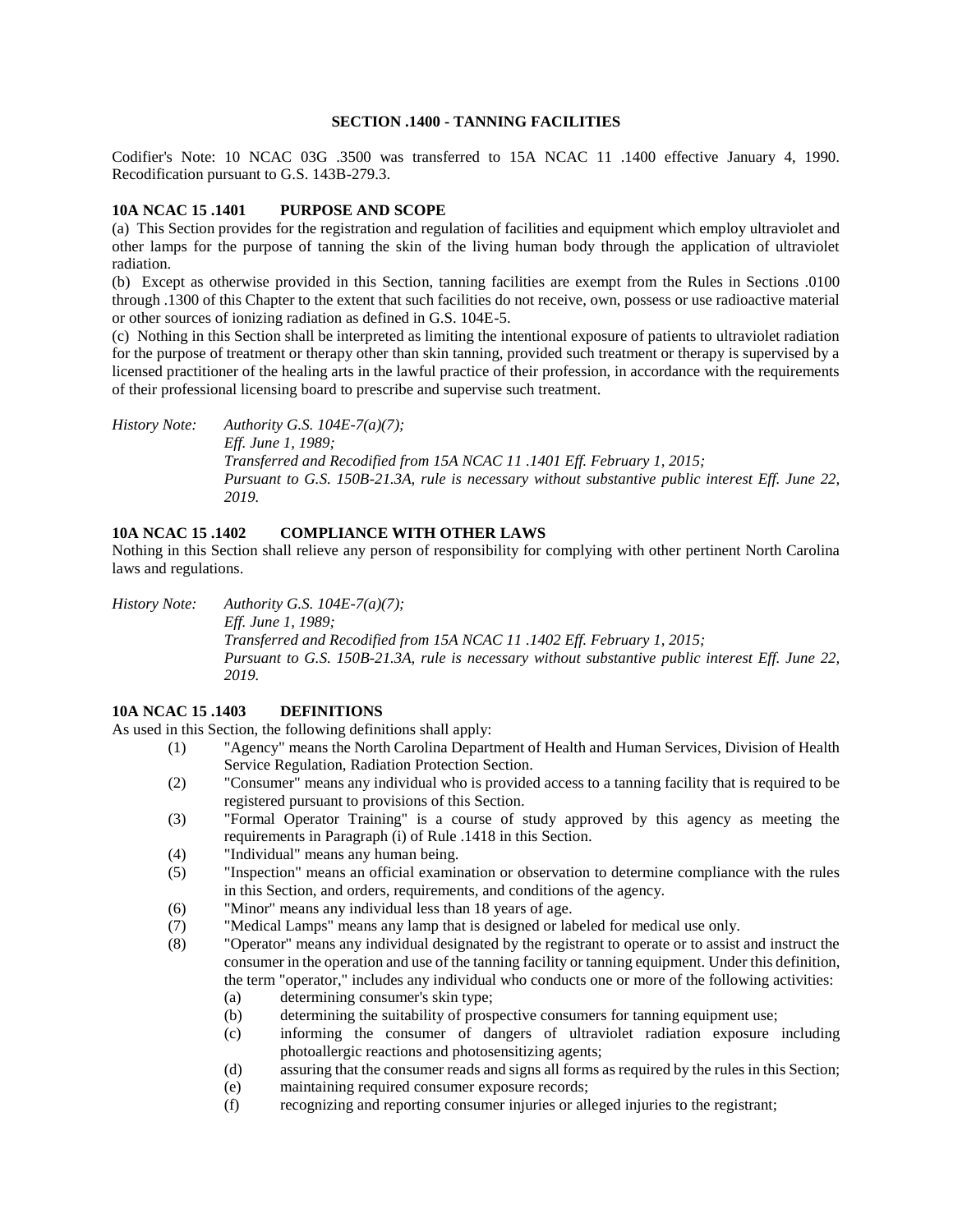- (g) determining the consumer's exposure schedule;
- (h) setting timers which control the duration of exposure; and
- (i) instructing the consumer in the proper use of protective eyewear.
- (9) "Person," as defined in G.S. 104E-5(11), means any individual, corporation, partnership, firm, association, trust, estate, public or private institution, group, agency, political subdivision of this State, any other State or political subdivision or agency thereof, and any legal successor, representative, agent, or agency of these entities.
- (10) "Registrant" means any person who is registered with the agency as required by provisions of this Section.
- (11) "Registration" means registration with the agency in accordance with provisions of this Section.
- (12) "Tanning components" means any constituent tanning equipment part, to include ballasts, starters, lamps, reflectors, acrylic shields, timers, and airflow cooling systems.
- (13) "Tanning equipment" means ultraviolet or other lamps and equipment containing such lamps intended to induce skin tanning through the irradiation of any part of the living human body with ultraviolet radiation, e.g., beds, booths, facials, and wands.
- (14) "Tanning equipment services" means the installation, sales and servicing of tanning equipment and associated tanning components; calibration of equipment used in surveys to measure radiation and timer accuracy; tanning health physics consulting, e.g. radiation output measurements, design of safety programs, and training seminars for tanning operators and service personnel.
- (15) "Tanning facility" means any location, place, area, structure or business that provides consumers access to tanning equipment. For the purpose of this definition, tanning equipment registered to different persons at the same location and tanning equipment registered to the same person, but at separate locations, shall constitute separate tanning facilities.
- (16) "Ultraviolet radiation" means electromagnetic radiation with wavelengths in air between 200 nanometers and 400 nanometers.

*History Note: Authority G.S. 104E-7(a)(7); Eff. June 1, 1989; Amended Eff. August 1, 2002; May 1, 1993; May 1, 1992; Transferred and Recodified from 15A NCAC 11 .1403 Eff. February 1, 2015; Amended Eff. May 1, 2016; Pursuant to G.S. 150B-21.3A, rule is necessary without substantive public interest Eff. June 22, 2019.*

# **10A NCAC 15 .1404 EXEMPTIONS**

(a) Any person is exempt from the provisions of this Section to the extent that such person:

- (1) uses equipment which emits ultraviolet radiation incidental to its proper operation, and
- (2) does not use the equipment in Subparagraph (a)(1) of this Rule to deliberately expose parts of the living human body to ultraviolet radiation for the purpose of skin tanning.

(b) Any individual is exempt from the provisions of this Section to the extent that such individual owns tanning equipment exclusively for personal use.

(c) Tanning equipment while in transit or storage incidental thereto is exempt from the provisions of this Section.

*History Note: Authority G.S. 104E-7(a)(7); Eff. June 1, 1989; Amended Eff. November 1, 1989; Transferred and Recodified from 15A NCAC 11 .1404 Eff. February 1, 2015; Pursuant to G.S. 150B-21.3A, rule is necessary without substantive public interest Eff. June 22, 2019.*

# **10A NCAC 15 .1405 APPLICATION FOR REGISTRATION OF TANNING FACILITIES**

(a) Each person having a tanning facility on the effective date of this Rule shall apply for registration of such facility no later than 60 days following the effective date of this Rule.

(b) Each person acquiring or establishing a tanning facility after the effective date of this Rule shall have a certificate of registration issued by the agency for such facility prior to beginning operation.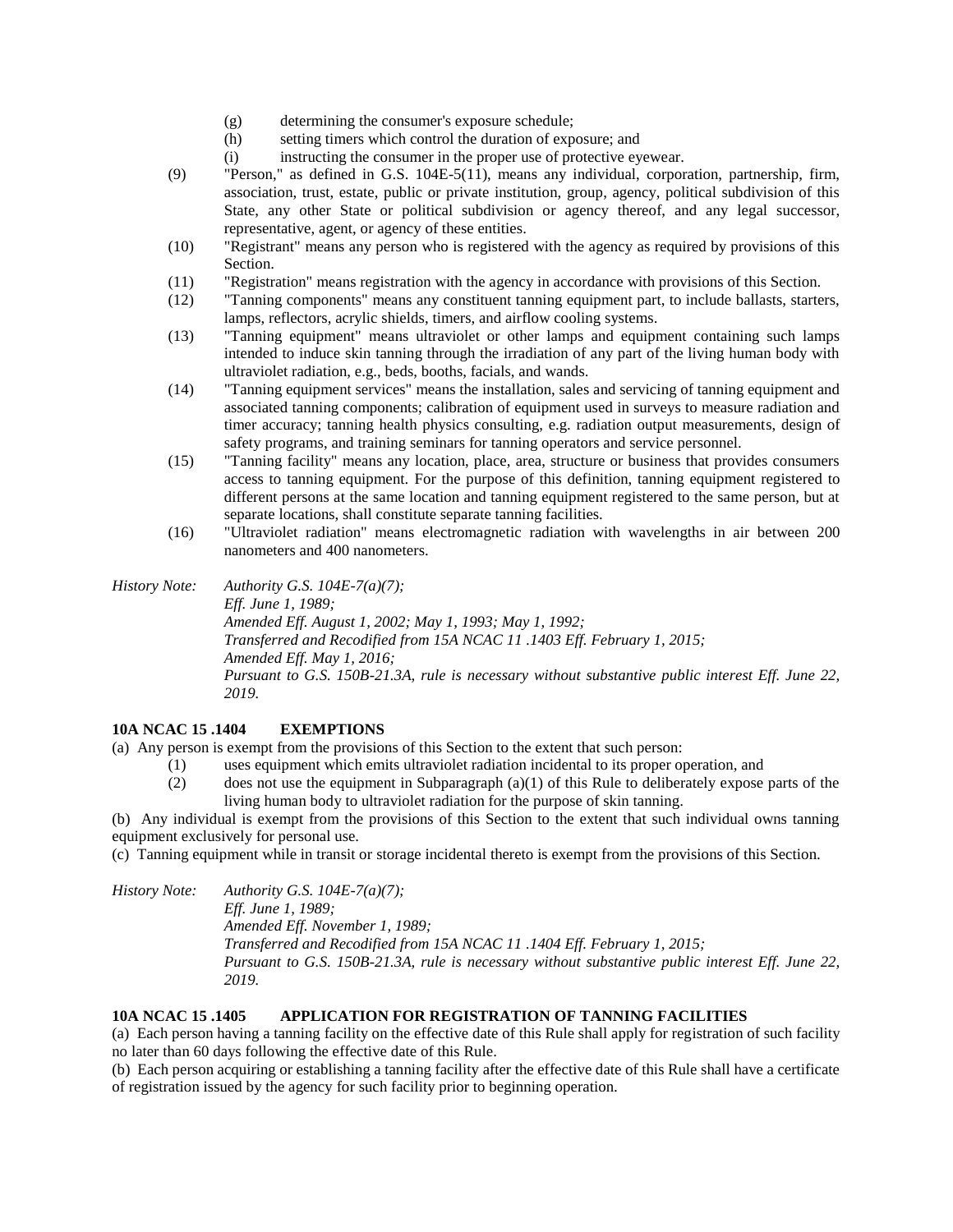(c) The application required in Paragraphs (a) and (b) of this Rule shall be completed on forms provided by the agency.

(d) The agency shall require at least the following information on the forms provided for applying for registration of tanning facilities:

- (1) name, physical address, mail address and telephone number of the tanning facility;
- (2) name(s), mail address(es) and telephone number(s) of the owner(s) of the tanning facility;
- (3) each facility shall submit a copy of the tanning operator training certificate for each of the tanning facility operator(s) with the initial application in accordance with the provisions of the rules of this Section;
- (4) the manufacturer(s), model number(s) and type(s) of ultraviolet lamp(s) or tanning equipment located at the tanning facility;
- (5) name(s) of the tanning equipment supplier(s), installer(s) and service agent(s);
- (6) certification that the applicant has read and understands the requirements of the rules in this Section, such certification to be signed and dated by the manager and the owner of the tanning facility; and
- (7) certification that each person operating a tanning facility shall not allow any individual under 18 years of age to be the operator of tanning equipment.

*History Note: Authority G.S. 104E-7(a)(7); Eff. June 1, 1989; Amended Eff. August 1, 2002; June 1, 1993; May 1, 1992; Transferred and Recodified from 15A NCAC 11 .1405 Eff. February 1, 2015; Pursuant to G.S. 150B-21.3A, rule is necessary without substantive public interest Eff. June 22, 2019.*

### **10A NCAC 15 .1406 ISSUANCE OF CERTIFICATE OF REGISTRATION**

(a) Upon determination that an application meets the requirements of this Section, the agency will issue a certificate of registration.

(b) The agency may incorporate in the certificate of registration, at the time of issuance or thereafter by appropriate rule or order, such additional requirements and conditions with respect to the registrant's receipt, possession, use and transfer of tanning equipment and tanning facilities as the agency deems appropriate or necessary.

*History Note: Authority G.S. 104E-7(a)(7);*

*Eff. June 1, 1989; Transferred and Recodified from 15A NCAC 11 .1406 Eff. February 1, 2015; Pursuant to G.S. 150B-21.3A, rule is necessary without substantive public interest Eff. June 22, 2019.*

#### **10A NCAC 15 .1407 EXPIRATION OF CERTIFICATE OF REGISTRATION**

Except as provided in Rule .1408(b) of this Section, each certificate of registration shall expire at midnight on the expiration date stated therein.

*History Note: Authority G.S. 104E-7(a)(7); Eff. June 1, 1989;*

*Transferred and Recodified from 15A NCAC 11 .1407 Eff. February 1, 2015; Pursuant to G.S. 150B-21.3A, rule is necessary without substantive public interest Eff. June 22, 2019.*

# **10A NCAC 15 .1408 RENEWAL OF CERTIFICATE OF REGISTRATION**

(a) The registrant shall file applications for renewal in accordance with Rule .1405 of this Section.

(b) Provided that a registrant files with the agency an application for renewal in proper form for renewal by August 29 of each calendar year, such certificate of registration shall not expire pending final action on the application by the agency.

*History Note: Authority G.S. 104E-7(a)(7); Eff. June 1, 1989; Amended Eff. August 1, 2002;*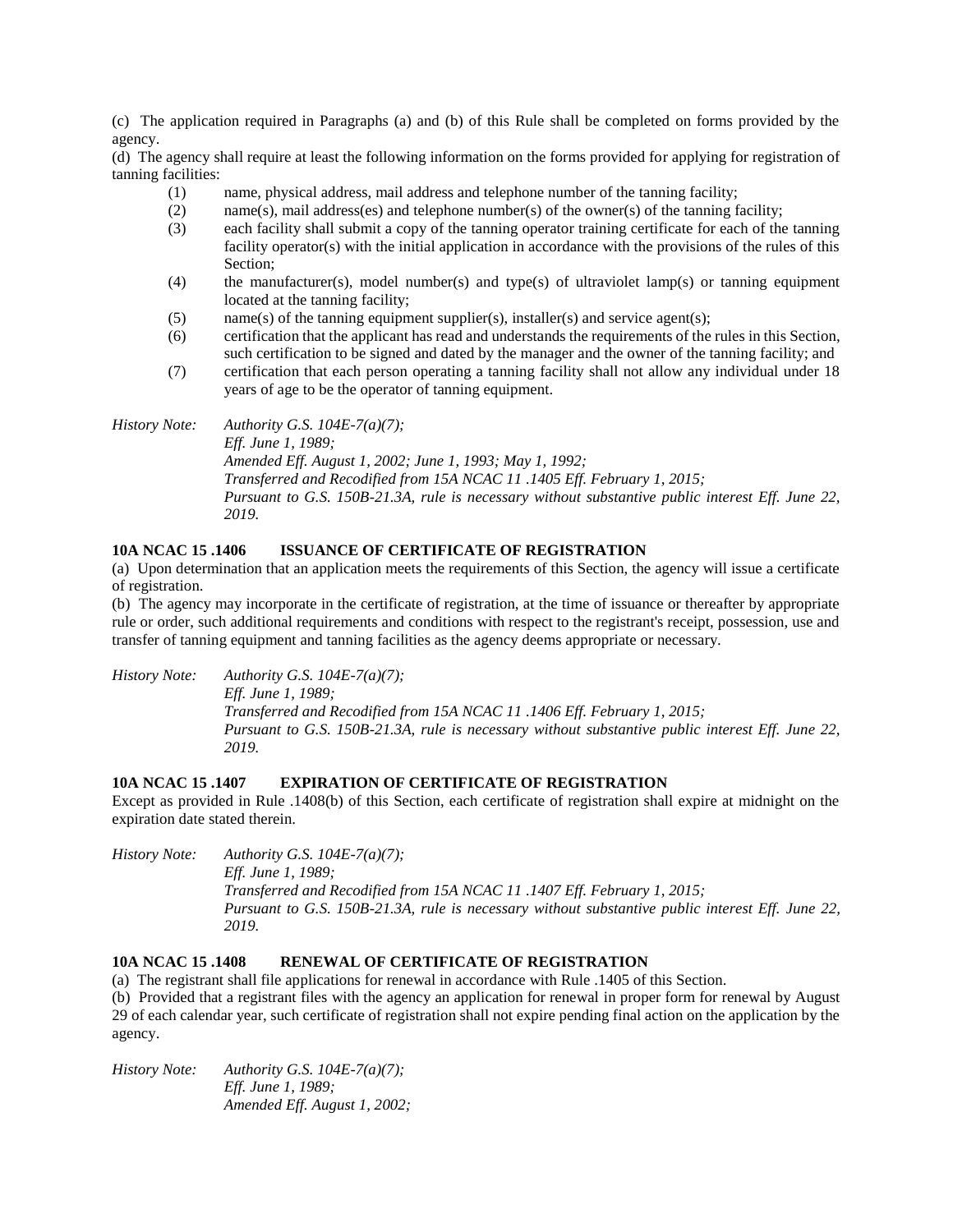*Transferred and Recodified from 15A NCAC 11 .1408 Eff. February 1, 2015; Pursuant to G.S. 150B-21.3A, rule is necessary without substantive public interest Eff. June 22, 2019.*

#### **10A NCAC 15 .1409 REPORT OF CHANGES**

The registrant shall notify the agency in writing within 30 calendar days after making any change which would render the information contained in the application for registration or the certificate of registration no longer accurate.

*History Note: Authority G.S. 104E-7(a)(7); Eff. June 1, 1989; Amended Eff. August 1, 2002; Transferred and Recodified from 15A NCAC 11 .1409 Eff. February 1, 2015; Pursuant to G.S. 150B-21.3A, rule is necessary without substantive public interest Eff. June 22, 2019.*

## **10A NCAC 15 .1410 TRANSFER OF CERTIFICATE OF REGISTRATION**

No certificate of registration may be transferred from one person to another person or from one tanning facility to another tanning facility.

*History Note: Authority G.S. 104E-7(a)(7); Eff. June 1, 1989; Transferred and Recodified from 15A NCAC 11 .1410 Eff. February 1, 2015; Pursuant to G.S. 150B-21.3A, rule is necessary without substantive public interest Eff. June 22, 2019.*

# **10A NCAC 15 .1411 APPROVAL NOT IMPLIED**

No person, in any advertisement, shall refer to the fact that such person or such person's facility is registered with the agency pursuant to the provisions of this Section, and no person shall state or imply that any activity under such registration has been approved by the agency.

*History Note: Authority G.S. 104E-7(a)(7); Eff. June 1, 1989;*

*Amended Eff. November 1, 1989; Transferred and Recodified from 15A NCAC 11 .1411 Eff. February 1, 2015; Pursuant to G.S. 150B-21.3A, rule is necessary without substantive public interest Eff. June 22, 2019.*

#### **10A NCAC 15 .1412 DENIAL: REVOCATION: TERMINATION OF REGISTRATION**

(a) The agency may deny, suspend or revoke a certificate of registration applied for or issued pursuant to this Section:

- (1) for any material false statement in the application for registration or in any statement of fact required by provisions of this Section;
- (2) because of conditions revealed by the application or any report, record, inspection or other means which would warrant the agency to refuse to grant a certificate of registration on an original application;
- (3) for operation of the tanning facility in a manner that causes or threatens to cause hazard to the public health or safety;
- (4) for failure to allow authorized representatives of the agency to enter the tanning facility at reasonable times for the purpose of determining compliance with the provisions of this Section, conditions of the certificate of registration or an order of the agency;
- (5) for violation of or failure to observe any of the terms and conditions of the certificate of registration, the rules in this Section, or an order of the agency; or
- (6) for failure to pay a fee within 15 days of becoming delinquent as described in Paragraph (h) of Rule .1423 or for failure to correct payment of a fee in the form of a check or other instrument which is uncollectible from the paying institution within the timeframe specified in accordance with the provisions of the rules of this Section.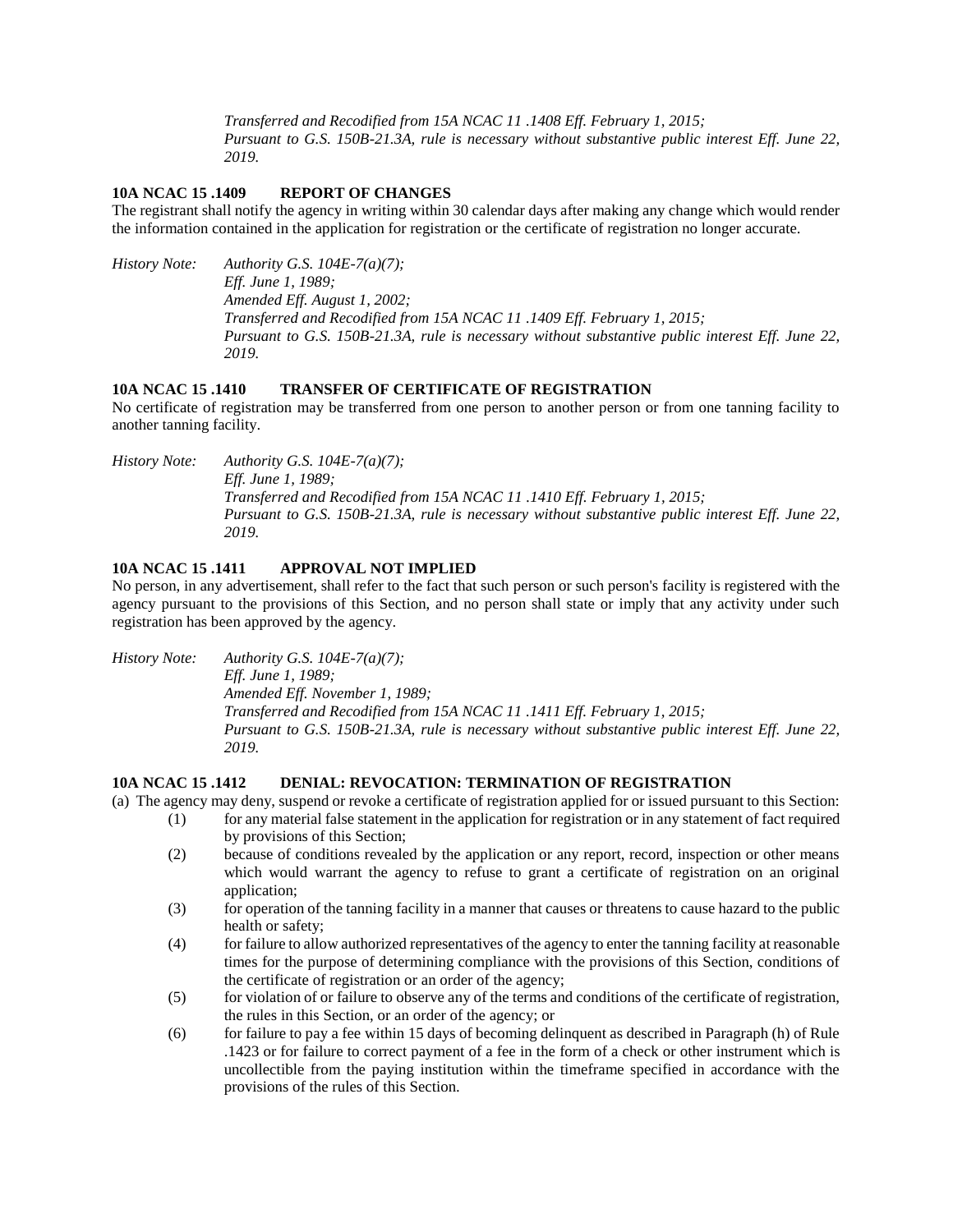(b) Except in cases of willfulness or those in which the public health, interest or safety requires otherwise, prior to the institution of proceedings for suspension or revocation of a certificate of registration, the agency shall:

- (1) call to the attention of the registrant, in writing, the facts or conduct which may warrant such actions, and
- (2) provide reasonable opportunity for the registrant to demonstrate or achieve compliance with all lawful requirements.

(c) Any person aggrieved by a decision by the agency to deny a certificate of registration or to suspend or revoke a certificate of registration after issuance may request a hearing under provisions of G.S. 150B, Article 3.

(d) The agency may terminate a certificate of registration upon receipt of a written request for termination from the registrant.

*History Note: Authority G.S. 104E-7(a)(7); 104E-11(a); Eff. June 1, 1989; Amended Eff. August 1, 2002; June 1, 1993; Transferred and Recodified from 15A NCAC 11 .1412 Eff. February 1, 2015; Pursuant to G.S. 150B-21.3A, rule is necessary without substantive public interest Eff. June 22, 2019.*

## **10A NCAC 15 .1413 CONSTRUCTION AND OPERATION OF TANNING EQUIPMENT**

Except as otherwise ordered or approved by the agency, each tanning facility shall be constructed, operated and maintained in accordance with the requirements in Rules .1414 to .1418 of this Section.

*History Note: Authority G.S. 104E-7(a)(7); Eff. June 1, 1989; Transferred and Recodified from 15A NCAC 11 .1413 Eff. February 1, 2015; Pursuant to G.S. 150B-21.3A, rule is necessary without substantive public interest Eff. June 22, 2019.*

## **10A NCAC 15 .1414 WARNING SIGNS REQUIRED**

(a) The registrant shall post the warning sign described in Paragraph (b) of this Rule within one meter of each tanning station and in such a manner that the sign is clearly visible to consumers; not obstructed by any barrier, equipment, or other object; and may be easily viewed by the consumer before the tanning equipment is energized.

(b) The warning sign in Paragraph (a) of this Rule shall use upper and lower case letters that are at least seven millimeters and three and one-half millimeters in height, respectively, and shall state:

#### DANGER - ULTRAVIOLET RADIATION

UV – emitting tanning devices have been classified as "carcinogenic to humans. " ATTENTION: THIS DEVICE SHALL NOT BE USED BY PERSONS UNDER 18 YEARS OF AGE.

- Follow instruction.

- Avoid overexposure. As with natural sunlight, overexposure can cause eye and skin injury and allergic reactions. REPEATED EXPOSURE MAY CAUSE PREMATURE AGING OF THE SKIN AND SKIN CANCER.

- Wear protective eyewear.

# FAILURE TO USE PROTECTIVE EYEWEAR MAY RESULT IN SEVERE BURNS OR LONG-TERM INJURY TO THE EYES.

Contraindications: This sunlamp product must not be used if skin lesions or open wounds are present. Warning: This sunlamp product should not be used on individuals who have had skin cancer or have a family history of skin cancer.

Warning: Persons repeatedly exposed to ultraviolet sunlamp products should be regularly evaluated for skin cancer.

- Medications or cosmetics may increase your sensitivity to the ultraviolet radiation. Consult a physician before using sunlamp or tanning equipment if you are using medication or have a history of skin problems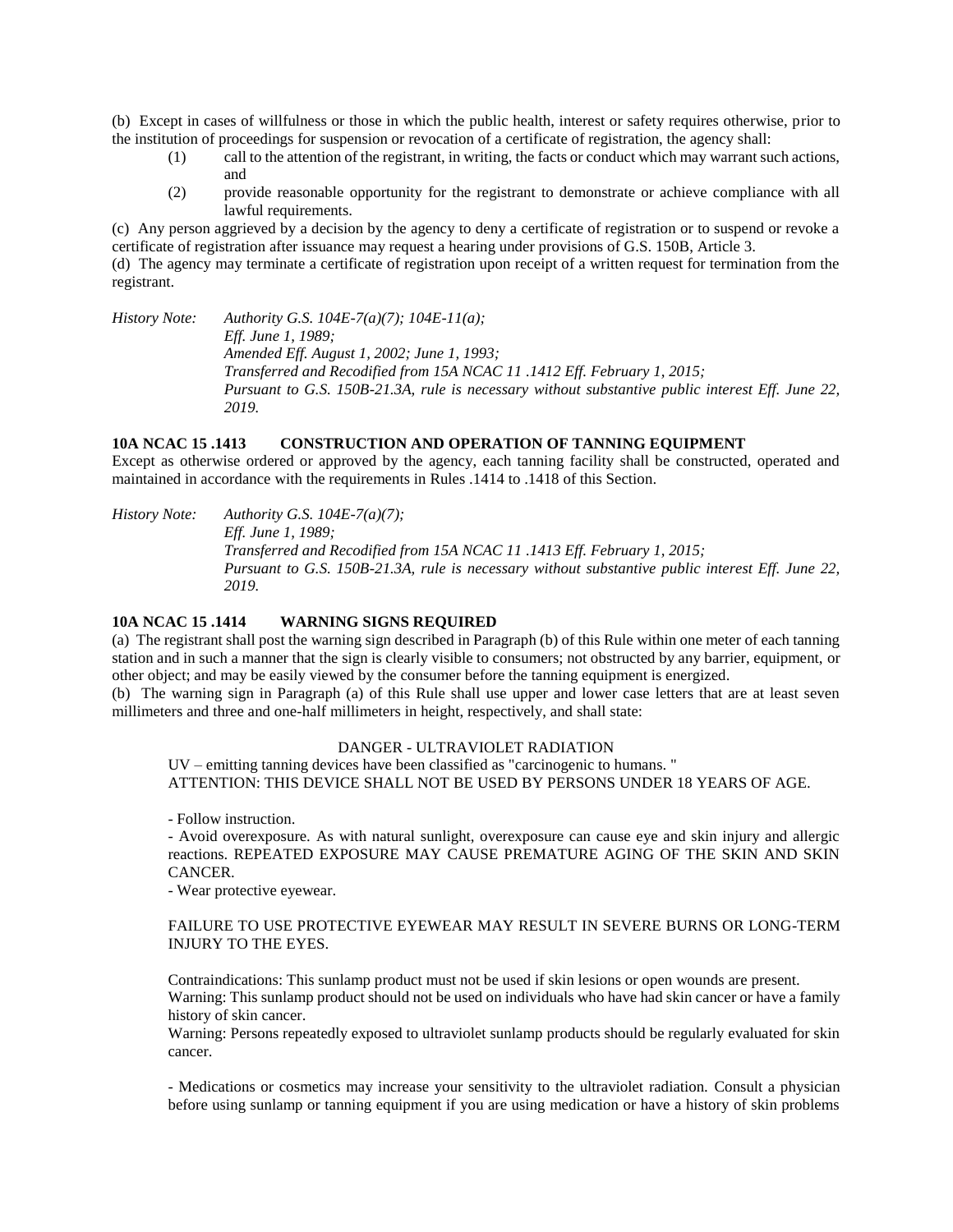or believe yourself to be especially sensitive to sunlight. Consult your certified tanning operator for a list of cosmetics and products known to create sensitivity to light.

- If you do not tan in the sun, you are unlikely to tan from the use of this product.

- Consumers should report to the agency any injury for which medical attention is sought or obtained resulting from the use of registered tanning equipment. This report should be made within five working days after the occurrence.

(c) Warning signs shall include the current address and telephone number of the agency: Department of Health and Human Services, Division of Health Service Regulation, Radiation Protection Section, 1645 Mail Service Center, Raleigh, NC 27699-1600, (919) 814-2250.

*History Note: Authority G.S. 104E-7(a)(7); 104E-9.1; Eff. June 1, 1989; Amended Eff. August 1, 2002; June 1, 1993; Transferred and Recodified from 15A NCAC 11 .1403 Eff. February 1, 2015; Amended Eff. May 1, 2016; Pursuant to G.S. 150B-21.3A, rule is necessary without substantive public interest Eff. June 22, 2019.*

# **10A NCAC 15 .1415 EQUIPMENT AND CONSTRUCTION REQUIREMENTS**

(a) The registrant shall use only tanning equipment manufactured in accordance with the specifications set forth in 21 Code of Federal Regulations (CFR) Part 1040, Section 1040.20, and with 21 CFR Part 878.4635, which is herein incorporated by reference, including subsequent amendments and editions and may be accessed at http://www.ecfr.gov/cgi-bin/ECFR?page=browse. The standard of compliance shall be the standards in effect at the time of manufacture as shown on the equipment identification label required by 21 CFR Part 1010, Section 1010.3. The registrant shall place an additional label on the bed that states "North Carolina state law prohibits the use of this device by persons under 18 years of age."

(b) Each assembly of tanning equipment shall be designed for use by only one consumer at a time.

(c) Each assembly of tanning equipment shall be equipped with a timer that complies with the requirements of 21 CFR Part 1040, Section 1040.20(c)(2). The maximum timer interval shall not exceed the manufacturer's maximum recommended exposure time. No timer interval shall have an error exceeding plus or minus 10 percent of the maximum timer interval for the product.

(d) Tanning equipment shall include physical barriers to protect consumers from injury induced by touching or breaking the lamps.

(e) All tanning equipment labeling required in Paragraph (a) of this Rule shall be easily read by the consumer while in the proximity of the tanning bed.

(f) The timer intervals shall be numerically indicated on the face of the timer.

(g) The timer shall not automatically reset and cause radiation emission to resume for a period greater than the unused portion of the timer cycle when emission from the tanning device has been interrupted.

(h) Each assembly of tanning equipment shall be provided with a control on the equipment to enable the consumer to manually terminate radiation emission from the equipment at any time without disconnecting the electrical plug or removing any ultraviolet lamp.

(i) The timer for the tanning devices shall be remotely located outside the room where the tanning equipment is located. The remote timer shall be set by a certified tanning operator.

(j) The registrant shall ensure that timer tests are performed annually on each assembly of tanning equipment and documented in writing for agency review during inspections to ensure the timer is accurate to within 10 percent as specified in Paragraph (c) of this Rule and the consumer is able to terminate the radiation manually in accordance with Paragraph (h) of this Rule.

(k) Medical lamps shall not be used for commercial cosmetic tanning purposes.

*History Note: Authority G.S. 104E-7(a)(7); 104E-9.1; Eff. June 1, 1989; Amended Eff. August 1, 2002; June 1, 1993; Transferred and Recodified from 15A NCAC 11 .1415 Eff. February 1, 2015; Amended Eff. May 1, 2016;*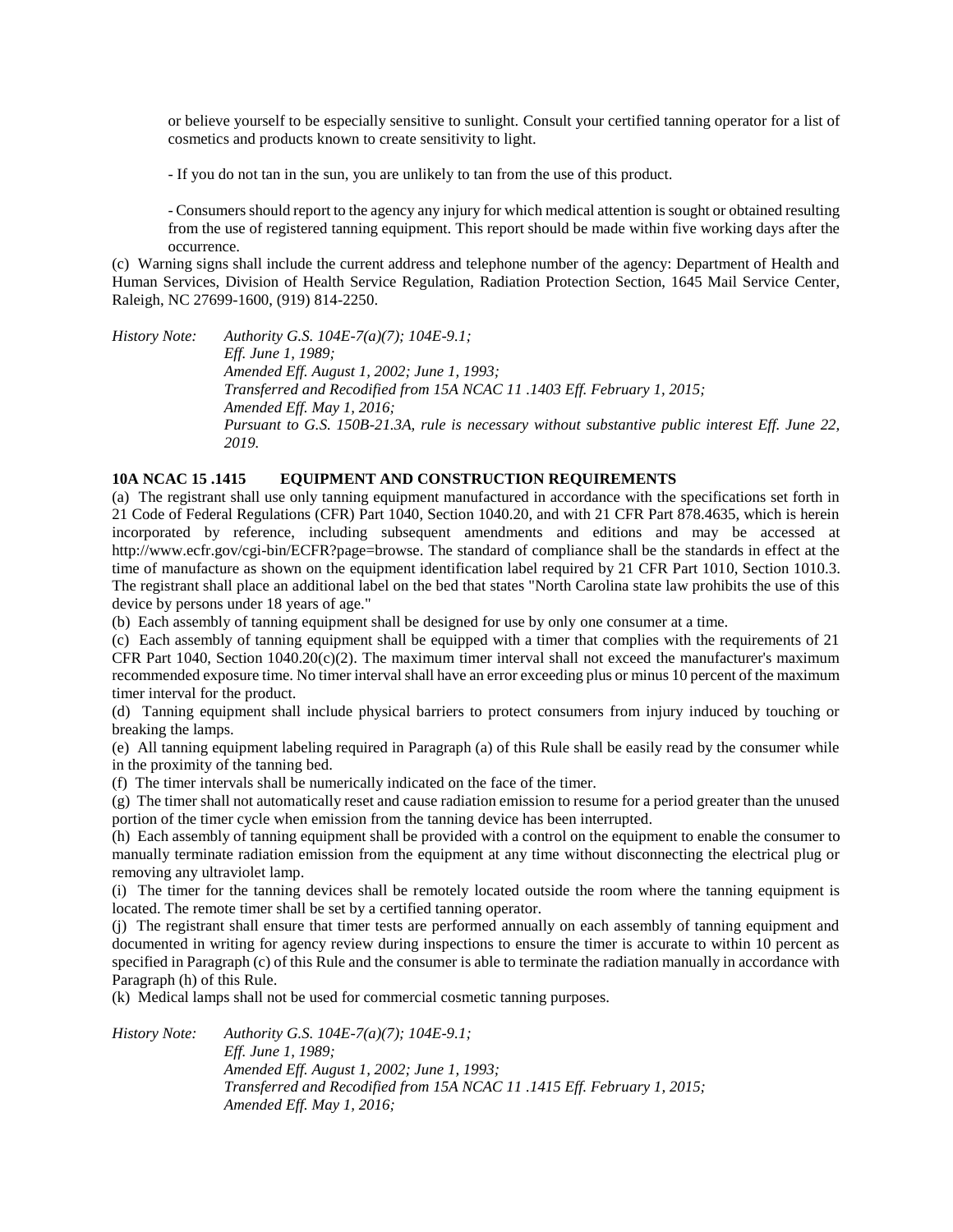*Pursuant to G.S. 150B-21.3A, rule is necessary without substantive public interest Eff. June 22, 2019.*

# **10A NCAC 15 .1416 ADDITIONAL REQUIREMENTS FOR STAND-UP BOOTHS**

Tanning booths designed for stand-up use shall also comply with the following additional requirements:

- (1) Booths shall have physical barriers or other means, such as handrails or floor markings, to indicate the proper exposure distance between ultraviolet lamps and the consumer's skin.
- (2) Booths shall be constructed with sufficient strength and rigidity to withstand the stress of use and the impact of a falling person.
- (3) Access to booths shall be of rigid construction with doors which are non-latching and open outwardly.
- (4) Booths shall be equipped with handrails and non-slip floors.

*History Note: Authority G.S. 104E-7(a)(7); Eff. June 1, 1989; Transferred and Recodified from 15A NCAC 11 .1416 Eff. February 1, 2015; Pursuant to G.S. 150B-21.3A, rule is necessary without substantive public interest Eff. June 22, 2019.*

# **10A NCAC 15 .1417 PROTECTIVE EYEWEAR REQUIRED**

(a) The registrant shall provide protective eyewear to each consumer for use during any use of tanning equipment. (b) The protective eyewear in Paragraph (a) of this Rule shall meet the requirements of 21 CFR Part 1040, Section 1040.20(c)(4).

(c) Tanning facility operators shall instruct the consumer in the proper utilization of the protective eyewear required by this Rule.

(d) The registrant shall ensure that the protective eyewear required by this Rule is sanitized before each use and shall not rely upon exposure to the ultraviolet radiation produced by the tanning equipment itself to provide such sanitizing.

*History Note: Authority G.S. 104E-7(a)(7);*

*Eff. June 1, 1989; Amended Eff. August 1, 2002; November 1, 1989; Transferred and Recodified from 15A NCAC 11 .1417 Eff. February 1, 2015; Pursuant to G.S. 150B-21.3A, rule is necessary without substantive public interest Eff. June 22, 2019.*

# **10A NCAC 15 .1418 RECORDS: REPORTS AND OPERATING REQUIREMENTS**

(a) Prior to initial exposure, the registrant shall provide each consumer the opportunity to read a copy of the warning specified in Rule .1414(b) of this Section and have the consumer sign a statement that the information has been read and understood. For illiterate or visually impaired persons unable to read, the warning statement shall be read aloud by the operator to that individual, in the presence of a witness, and the witness and the operator shall sign the statement. (b) The registrant shall maintain a record of each consumer's total number of tanning visits, including dates and durations of tanning exposures.

(c) The registrant shall determine each consumer's skin type using a method that distinguishes between six skin types and record the skin type on the client tan record.

(d) The registrant shall submit a written report of injury for which medical attention was sought or obtained from the use of registered tanning equipment to the Radiation Protection Section within five business days after occurrence. The report shall include:

- (1) the name of the affected individual;
- (2) the name and location of the tanning facility involved;
- (3) the nature of the actual or alleged injury; and
- (4) any other information relevant to the actual or alleged injury, including the date and duration of exposure and any documentation of medical attention sought or obtained.

(e) The registrant shall not allow individuals under the age of 18 to use tanning equipment.

(f) The registrant shall verify by checking legal identification that includes a driver's license, a passport, or military identification, each consumer is 18 years of age or older.

(g) The registrant shall not allow minors to remain in the tanning room while the tanning equipment is in operation.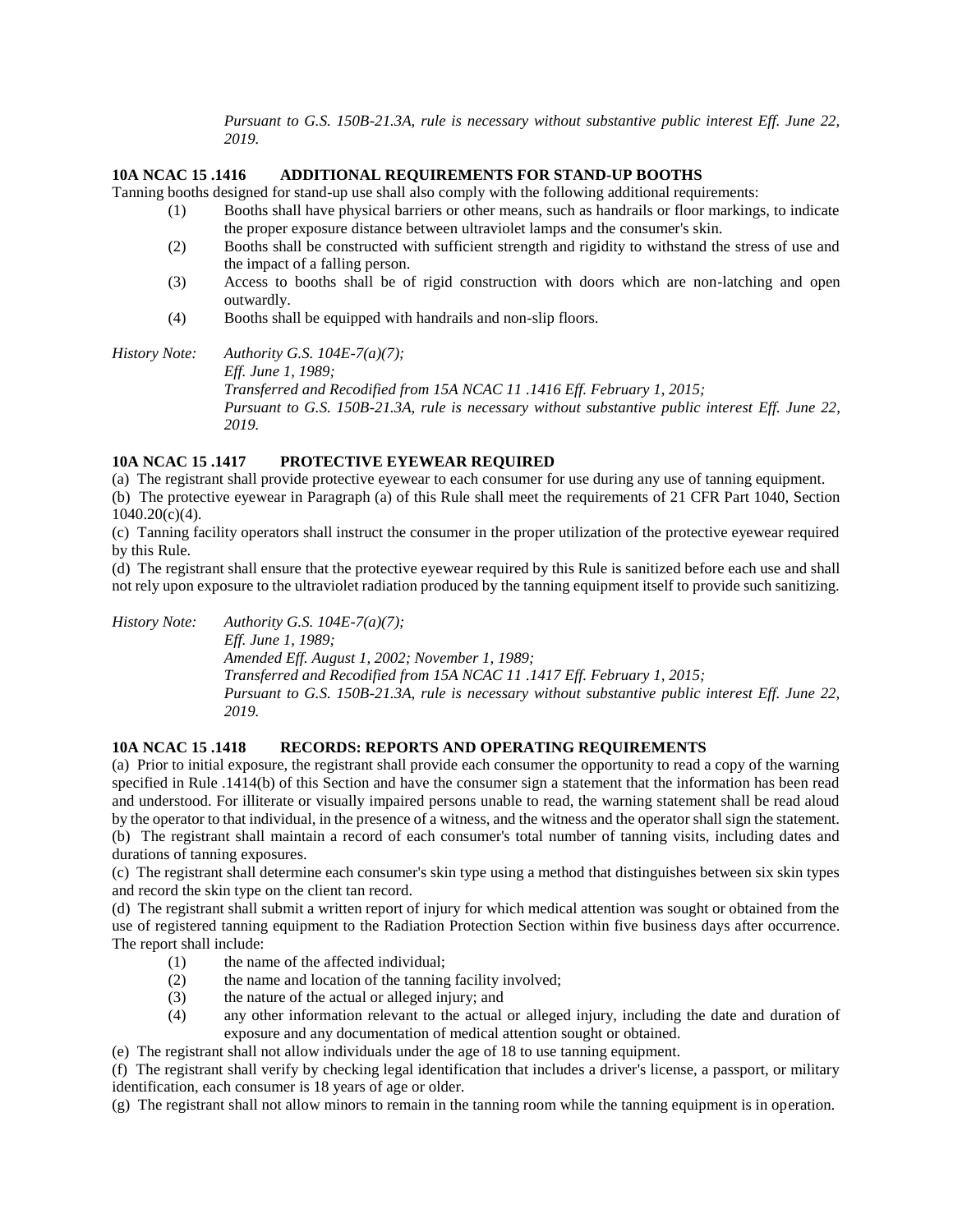(h) The registrant shall replace defective or burned out lamps, bulbs, or filters with a type intended for use in the affected tanning equipment as specified by the manufacturer's product label and having the same spectral distribution (certified equivalent lamp).

(i) The registrant shall replace ultraviolet lamps and bulbs that are not otherwise defective or damaged at such frequency or after such duration of use as is recommended by the manufacturer of such lamps and bulbs.

(j) The registrant shall maintain a record for inspection by authorized representatives of the agency of the number of hours that ultraviolet lamps and bulbs are used.

(k) The registrant shall certify that all tanning equipment operators are trained in the following:

- the requirements of this Section;
- (2) procedures for correct operation of the tanning facility and tanning equipment;
- (3) recognition of injury or overexposure to ultraviolet radiation;
- (4) the tanning equipment manufacturer's procedures for operation and maintenance of the tanning equipment;
- (5) the determination of skin type of customers and determination of duration of exposure to registered tanning equipment; and
- (6) emergency procedures to be followed in case of injury.

(l) The registrant shall allow operation of tanning equipment only by and in the physical presence of persons who have completed formal training courses that meet the requirements of Paragraph (k) of this Rule.

(m) The registrant shall maintain a record of operator training required in Paragraph (k) of this Rule for inspection by authorized representatives of the agency.

(n) No registrant shall possess, use, operate, or transfer tanning equipment or his or her ultraviolet radiation sources in such a manner as to cause any individual under 18 years of age to be exposed to radiation emissions from such equipment.

(o) Each registrant shall make available to all employees current copies of the following documents:

- (1) the facility's certificate of registration with the Radiation Protection Section; and
- (2) conditions or documents incorporated into the registration by reference and amendments thereto.

*History Note: Authority G.S. 104E-7(a)(7); 104E-9; 104E-9.1; 104E-12; Eff. June 1, 1989; Amended Eff. August 1, 2002; May 1, 1993; May 1, 1992; Transferred and Recodified from 15A NCAC 11 .1418 Eff. February 1, 2015; Amended Eff. May 1, 2016; Readopted Eff. October 1, 2020.*

# **10A NCAC 15 .1419 COMMUNICATIONS WITH THE AGENCY: AGENCY ADDRESS**

Applications for registration, reports, notifications, and other communications required by this Section shall be mailed to the Radiation Protection Section,1645 Mail Service Center, Raleigh, North Carolina 27699-1600 or delivered to the agency at its office located at 5505 Creedmoor Road, Suite 100, Raleigh, North Carolina 27612.

*History Note: Authority G.S. 104E-7(a)(7); Eff. June 1, 1989; Amended Eff. August 1, 2002; May 1, 1992; Transferred and Recodified from 15A NCAC 11 .1419 Eff. February 1, 2015; Amended Eff. May 1, 2016; Pursuant to G.S. 150B-21.3A, rule is necessary without substantive public interest Eff. June 22, 2019.*

# **10A NCAC 15 .1420 PROPOSED SERVICING**

Effective August 1, 1993, each person registered pursuant to Rule .1405 of this Section shall prohibit any person from furnishing tanning equipment services to their tanning equipment or facility until such person provides evidence that they are registered with the agency as a provider of services in accordance with the provisions of Rule .1421 of this Section.

*History Note: Authority G.S. 104E-7(a)(7); Eff. May 1, 1993; Transferred and Recodified from 15A NCAC 11 .1420 Eff. February 1, 2015;*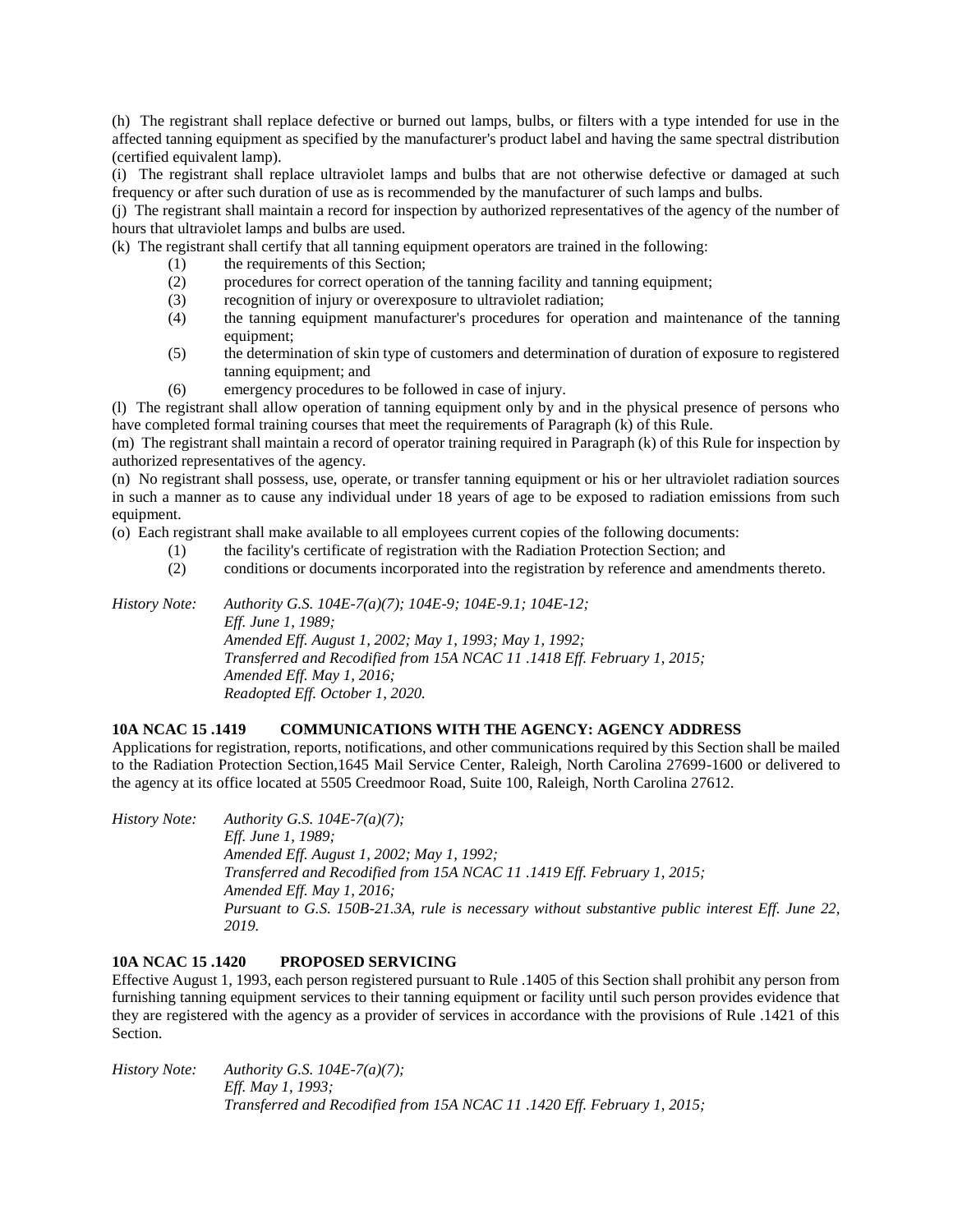*Pursuant to G.S. 150B-21.3A, rule is necessary without substantive public interest Eff. June 22, 2019.*

# **10A NCAC 15 .1421 APPLICATION FOR REGISTRATION OF SERVICING OR SERVICES**

(a) Each person who offers tanning equipment services to any agency registrant, shall apply for registration of such services with the agency within 60 days following the effective date of this Rule or, thereafter, prior to furnishing or offering to furnish any of these services.

(b) The application for registration required in Paragraph (a) of this Rule shall be completed on an approved agency form.

(c) Persons applying for registration under Paragraph (a) of this Rule shall certify that they have read and understand the requirements of the rules in this Section.

*History Note: Authority G.S. 104E-7(a)(7); Eff. June 1, 1993; Transferred and Recodified from 15A NCAC 11 .1421 Eff. February 1, 2015; Pursuant to G.S. 150B-21.3A, rule is necessary without substantive public interest Eff. June 22, 2019.*

## **10A NCAC 15 .1422 REPORTS AND INSTALLATION**

(a) Persons registered pursuant to Rule .1421 of this Section, who sell, lease, transfer, lend, dispose of, assemble or install tanning equipment in this state shall, within 30 days after each calendar quarter, notify the agency at the address in Rule .1419 of this Section, of:

- (1) whether any tanning equipment was installed, transferred, or disposed of during the calendar quarter;
- (2) the name and address of persons who receive tanning equipment during the calendar quarter;
- (3) the manufacturer, model and serial number of tanning equipment transferred or otherwise disposed of; and
- (4) the date of transfer of any tanning equipment.

(b) No person shall make, sell, lease, transfer, lend, repair, assemble, or install tanning equipment or the supplies used in connection with such equipment unless such supplies and equipment when properly placed in operation and used shall meet the requirements of the rules in this Section and the regulations of 21 CFR 1040.20.

*History Note: Authority G.S. 104E-7(a)(7);*

*Eff. May 1, 1993;*

*Amended Eff. August 1, 2002;*

*Transferred and Recodified from 15A NCAC 11 .1422 Eff. February 1, 2015; Pursuant to G.S. 150B-21.3A, rule is necessary without substantive public interest Eff. June 22, 2019.*

#### **10A NCAC 15 .1423 FEES AND PAYMENT**

(a) Annual fees established in this Rule shall be due on the first day of July of each year.

(b) Notwithstanding Paragraph (a) of this Rule, when a new registration is issued by the agency after the first day of July of any year, the initial fee is due on the date of issuance of the registration.

(c) The initial fee in Paragraph (b) of this Rule shall be computed as follows:

- (1) When any new registration is issued before the first day of January of any year, the initial fee is the full amount specified in this Rule; and
- (2) When any new registration is issued on or after the first day of January of any year, the initial fee is one-half of the amount specified in this Rule.

(d) Each registrant may pay all fees by cash, check, or money order as follows:

- (1) Checks or money orders shall be made payable to "Radiation Protection Section," and mailed to 1645 Mail Service Center, Raleigh, NC 27699-1600 or delivered to the agency office at 5505 Creedmoor Road, Suite 100, Raleigh, NC 27612; and
- (2) Cash payments shall be made only by appointment by calling the agency at 919/814-2250 and delivered to the agency office at 5505 Creedmoor Road, Suite 100, Raleigh, NC 27612.

(e) Within five days after the due dates established in Paragraphs (a) and (b) of this Rule, the agency shall mail to each registrant who has not already submitted payment a notice that indicates the due date, the amount of fees due, and the delinquent date.